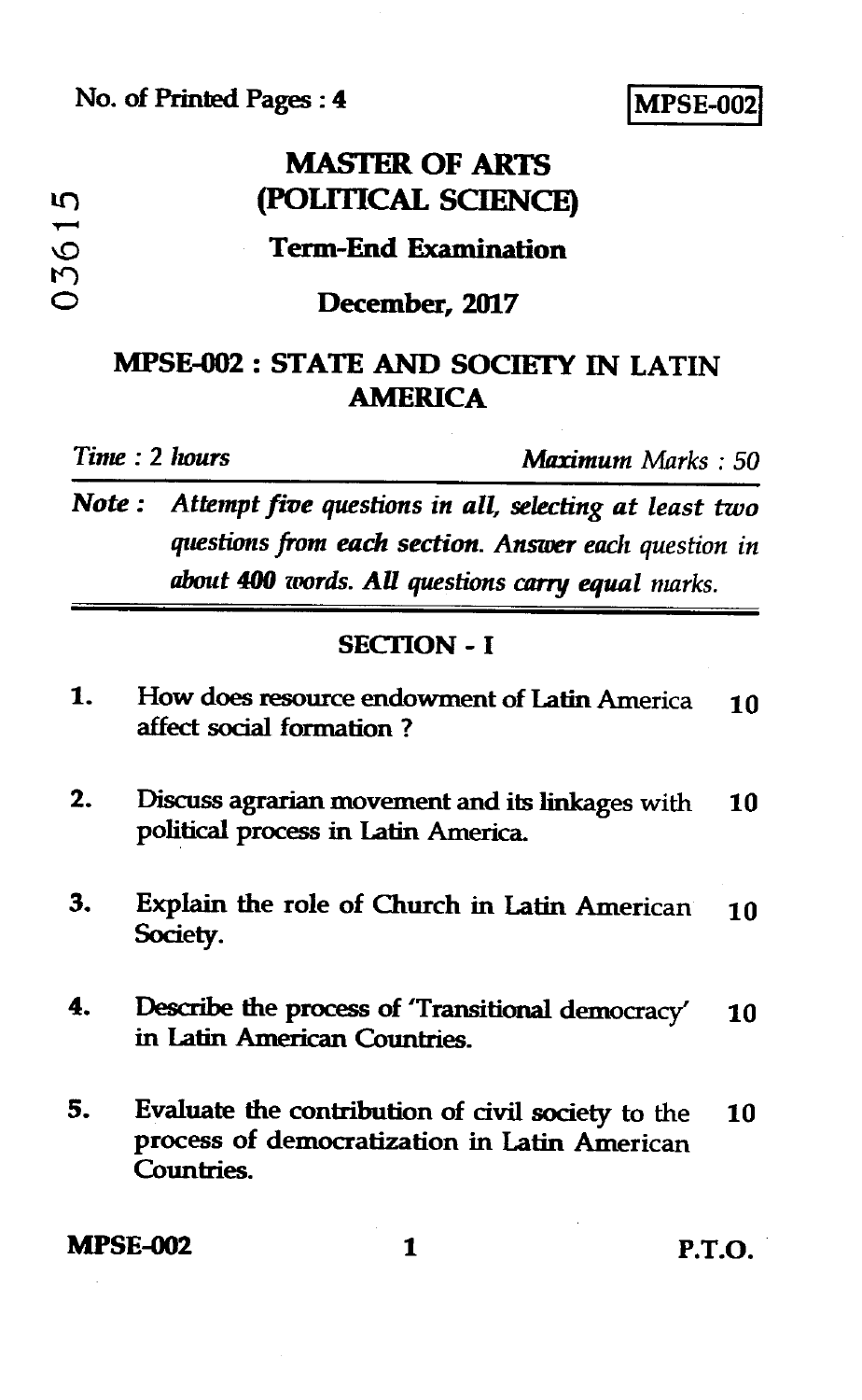#### SECTION - II

- 6. Assess regional development in Latin America. 10
- 7. Describe the importance of NAFTA for North 10 America.
- 8. Evaluate the recent phase of Latin America India 10 relations.
- 9. How do you view the regional cooperation 10 between Latin America and APEC ?
- 10. What is LAFTA ? Explain its successes and 10 failures.

#### **MPSE-002** 2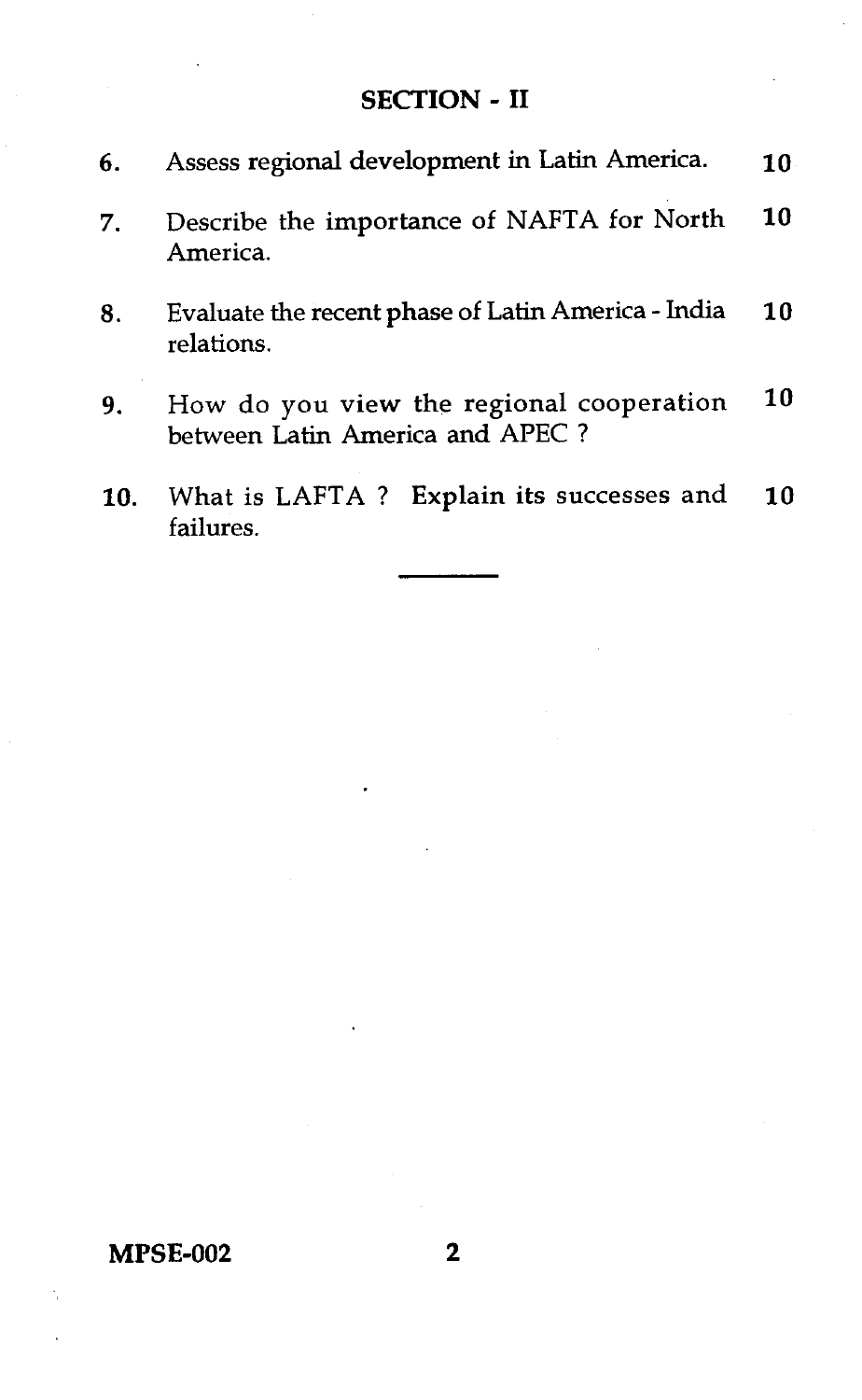## एम.पी.एस.ई.-00.

# स्नातकोत्तर उपाधि कार्यकम ( राजनीति शास्त्र ) सत्रांत परीक्षा दिसम्बर, 2017

एम.पी.एस.ई.-002 : लातिनी अमेरिका में राज्य और समाज

समय : ? घण्टे

अधिकतम अंक • 50

कुल पाँच प्रश्नों के उत्तर दें, प्रत्येक अनुभाग में से कम से कम नोट  $\cdot$ दो प्रश्न चुनते हुये। प्रत्येक प्रश्न का उत्तर लगभग 400 शब्दों में दें। सभी प्रश्नों के समान अंक हैं।

अनुभाग - I

- लातिनी अमेरिका की संसाधन पूँजी (resource endowment) 1. 10 सामाजिक निर्माण (social formation) को कैसे प्रभावित करती 숨?
- लातिनी अमेरिका में कृषक आंदोलन और राजनीतिक प्रक्रिया  $2.$ 10 से इसकी कडियों की चर्चा करें।
- लातिनी अमेरिकी समाज में चर्च की भूमिका की चर्चा करें।  $3.$ 10
- लातिनी अमेरिकी देशों में 'परिवर्तनशील लोकतंत्र' की प्रक्रिया  $\overline{\mathbf{4}}$ . 10 का वर्णन करें।
- लातिनी अमेरिकी देशों में लोकतांत्रीकरण की प्रक्रिया में नागरिक 5. 10 समाज के योगदान का मुल्यांकन करें।

**MPSE-002** 

3

**P.T.O.**